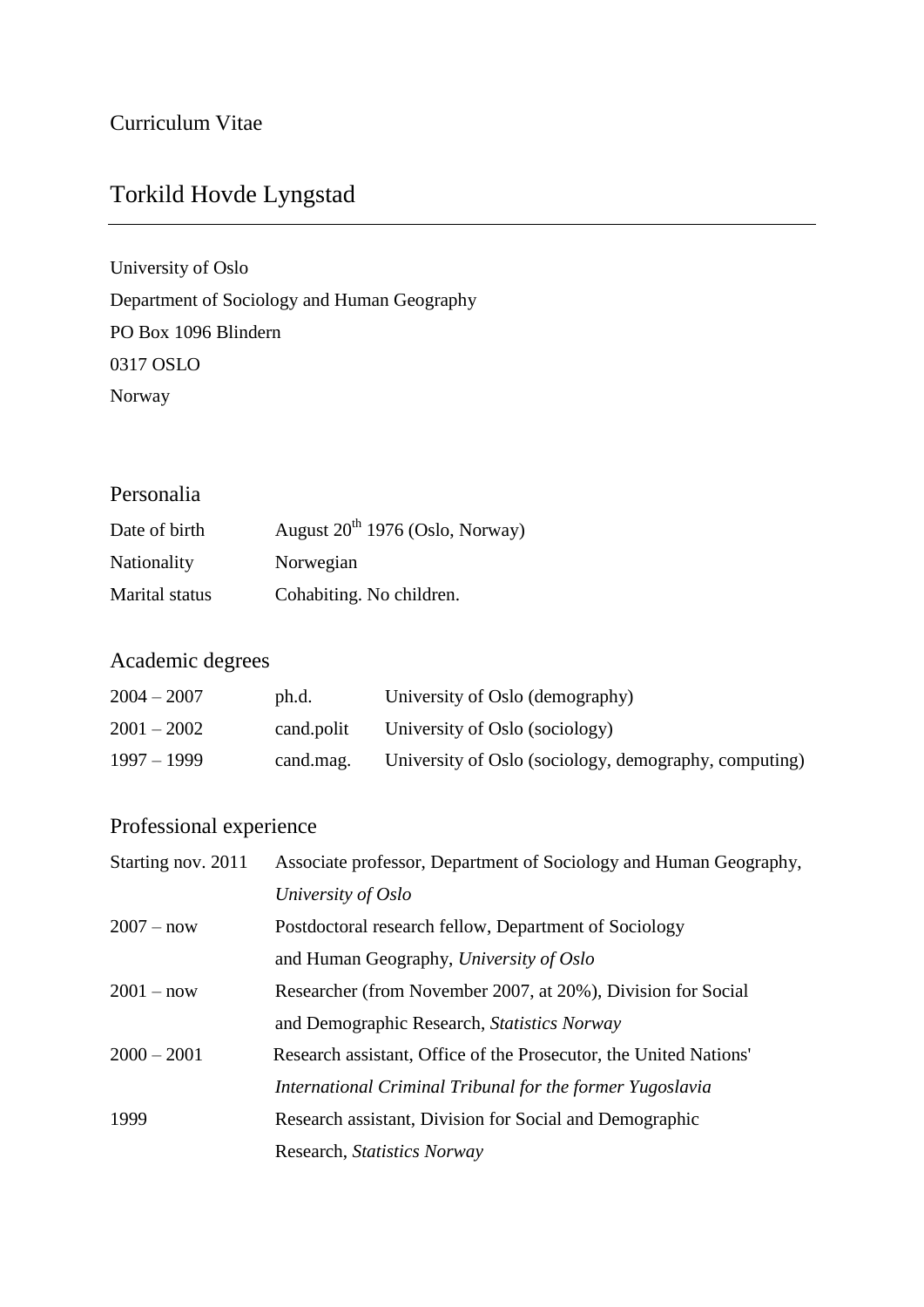## 1997 – 1998 System administrator (part-time) Department for IT infrastructure, *Statistics Norway*

#### Fellowships and stays at other institutions

| 2010          | Visiting scholar, Norris Cotton Cancer Center, Dartmouth Medical            |
|---------------|-----------------------------------------------------------------------------|
|               | School, Lebanon, New Hampshire, USA.                                        |
| 2010          | Visiting scholar, International Institute for Applied Systems Analysis      |
|               | (IIASA), Vienna, Austria                                                    |
| 2009          | Visiting scholar, <i>Department of Sociology – SUDA</i> ,                   |
|               | Stockholm University, Sweden.                                               |
| 2007          | Lecturer, <i>Institut Nationale d'Etudes Demographique</i> , Paris, France. |
|               | Visiting scholar, Max Planck Institute for Demographic Research,            |
|               | Rostock, Germany.                                                           |
| 2006          | Fellow, Centre for Advanced Study Norwegian Academy of Science              |
|               | and Letters, Oslo, Norway.                                                  |
| $2005 - 2006$ | Visiting scholar, Vienna Institute for Demography                           |
|               | Austrian Academy of Sciences, Vienna, Austria.                              |

### Teaching and supervision experience

Lead instructor in graduate level courses in statistical methods at the Department of Sociology and Human Geography, University of Oslo (>100 classroom hours, multiple terms).

Lecturer in doctoral level course at the University of Turku, Finland.

Instructor in event-history analysis, *European Doctoral School of Demography* at the Institut Nationale d'Etude Demographique, Paris, France, November 2007 (16 classroom hours).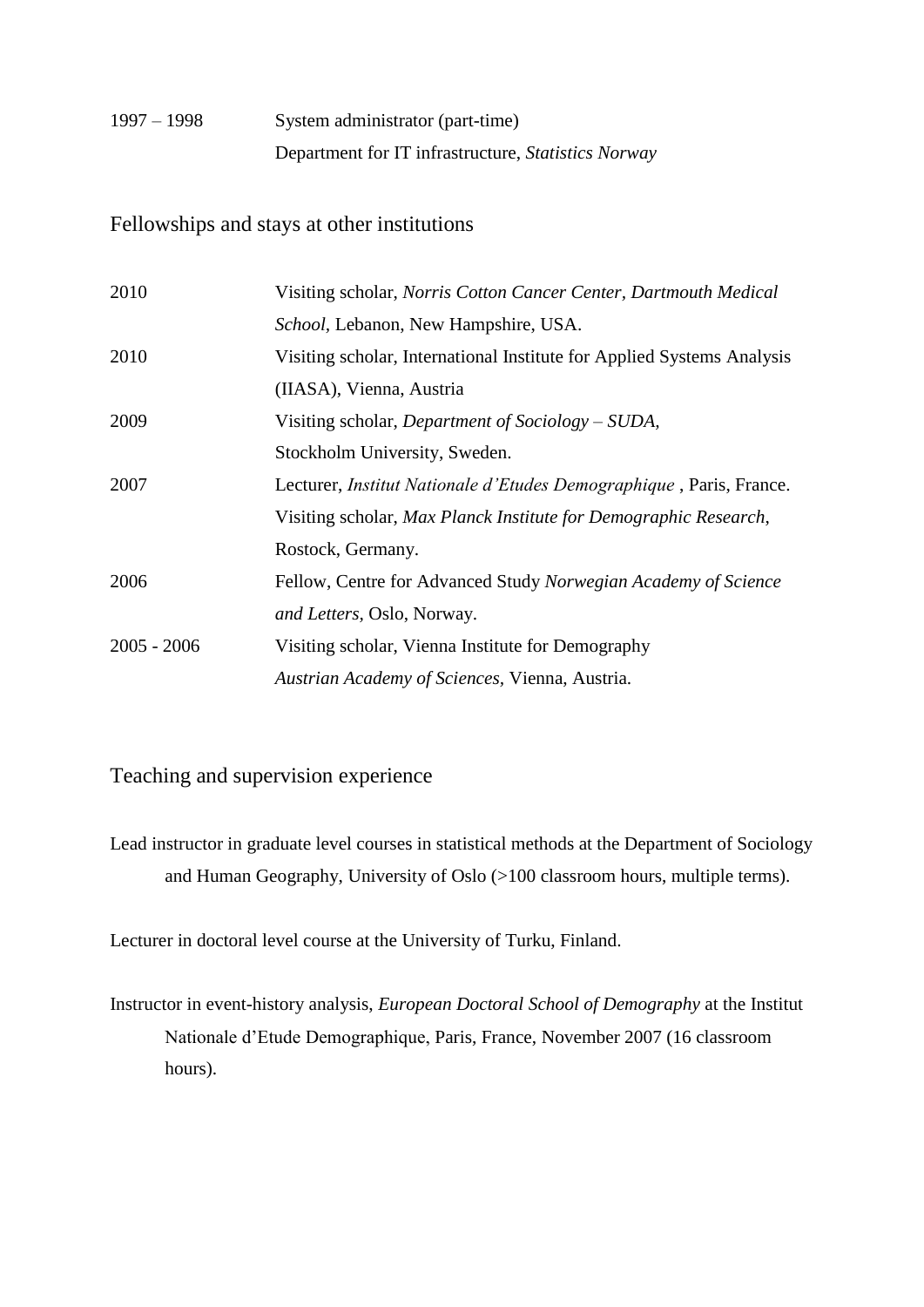- Seminars in introductory social research methods at the Department of Sociology and Human Geography, University of Oslo (Grunnfag, SOS1120 – 60 classroom hours, multiple terms).
- Grading of a large number of exam papers in various courses in sociology and demography Department of Sociology and Human Geography, University of Oslo.
- Grading of Master's level theses in sociology, human geography and economics, at the University of Oslo.
- Supervision and co-supervision of students at Master and Ph.D. level in sociology, University of Oslo (V.Eckhardt\*, M.Evensen\*, S.F.Fossanger, G.K.Fylkesnes\*, C.H.Jensen, R.V. Kaldager, I.C.Nordhagen\*, S.V. Moe, H. Refsum, B. S. Riise, S. O. Naper\*, R. Torstensrud\*); \* indicates co-supervisor role.

### Funding

- 2010 NordForsk Researcher Networks grant 2010-2012, Project manager. 900000 NOK.
- 2010 COFAS Marie Curie FIIP postdoc. fellowship 2011-2013, 1.72 mio SEK (declined)
- 2010 Research Council of Norway, VAM programme. Co-investigator in the "Hooks for Change" project (PI Torbjørn Skardhamar), 12 million NOK.
- 2004 Research Council of Norway, Doctoral Scholarship in Demography, 1.2 million NOK.
- 2001 Research Council of Norway Student Scholarship in Demography, 97 000 NOK.

Other scientific activities and professional experience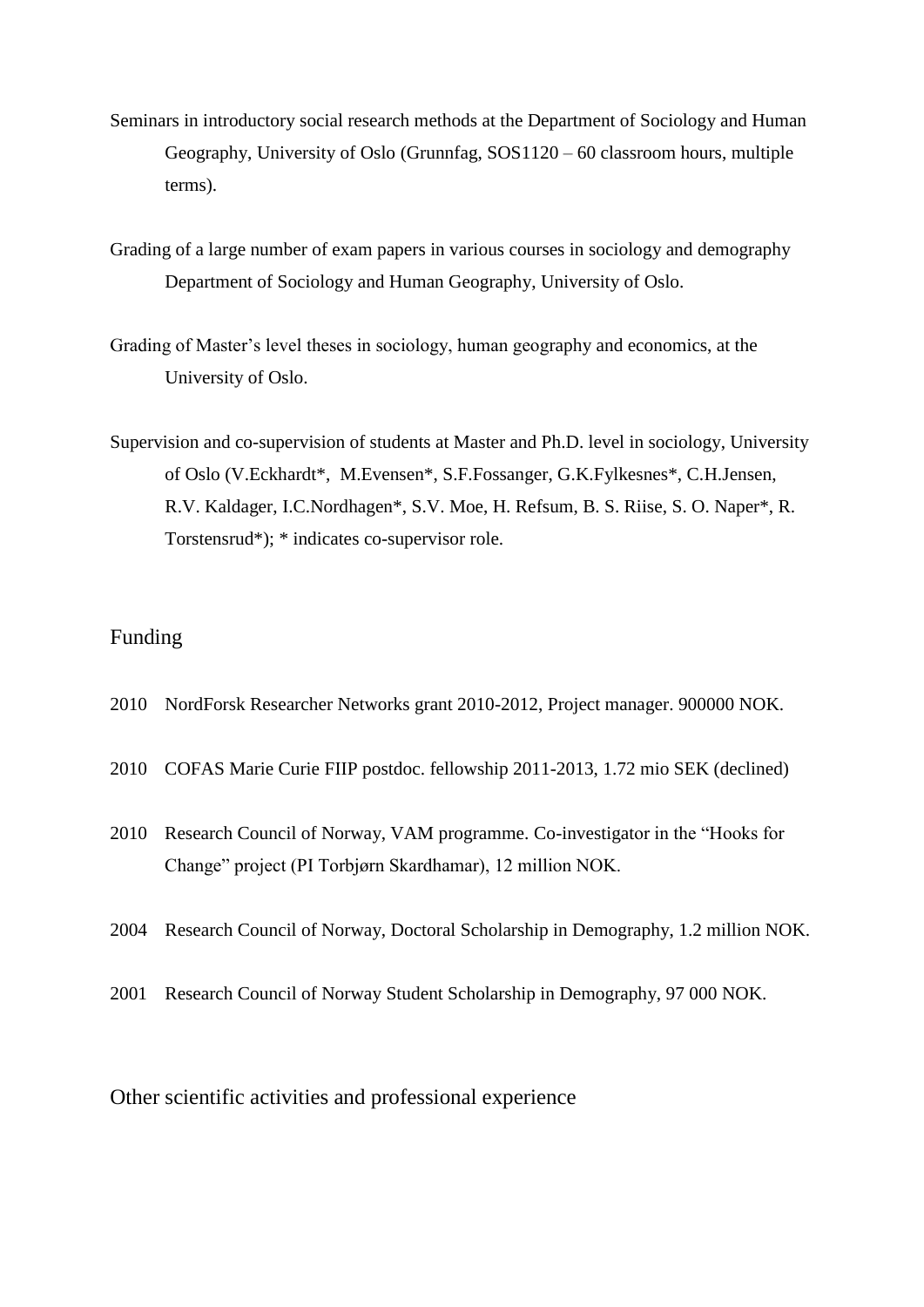External manuscript reviewer for *Acta Sociologica\**, *Advances in Life Course Research, Comparative Social Research, Demography\*, Demographic Research\*, electronic International Journal of Time Use Research\*, European Journal of Population\*, European Sociological Review\*, Journal of Comparative Family Studies, Journal of Family History, Journal of Marriage and Family\*, Journal of Peace Research\*, Journal of Quantitative Criminology\*, Social Forces, Social Science Research\*, Sosiologisk tidsskrift, Søkelys på arbeidslivet, Tidsskrift for samfunnsforskning, Tidsskrift for Ungdomsforskning, and Vienna Yearbook of Population Research.* (\* indicates recurrent assignments)

Member of the *Scientific Review Board* at *Demographic Research, 2011-*

Consulting Editor for *Acta Sociologica, 2011-*

Member of the editorial board of *Advances in life course research, 2008-*

Member of the editorial board of *Sosiologi i dag, 2008-*

External reviewer of research project/"doctoral early work" for Universiteit van Amsterdam.

Project manager and leader of steering committee for NordForsk Researcher Network *Register-Based Life Course Studies: Sociological, Economic, and Demographic Perspectives.* 

Member of search committee for a tenured position as associate professor of social science methodology at Vestfold University College (HiVe).

Member of the research group in the Doctoral School in Advanced Labor Studies at the Faculty of Social Sciences, University of Oslo.

Grant proposal reviewer for research project proposal submitted to the Flemish Science Organization IWT-Flanders.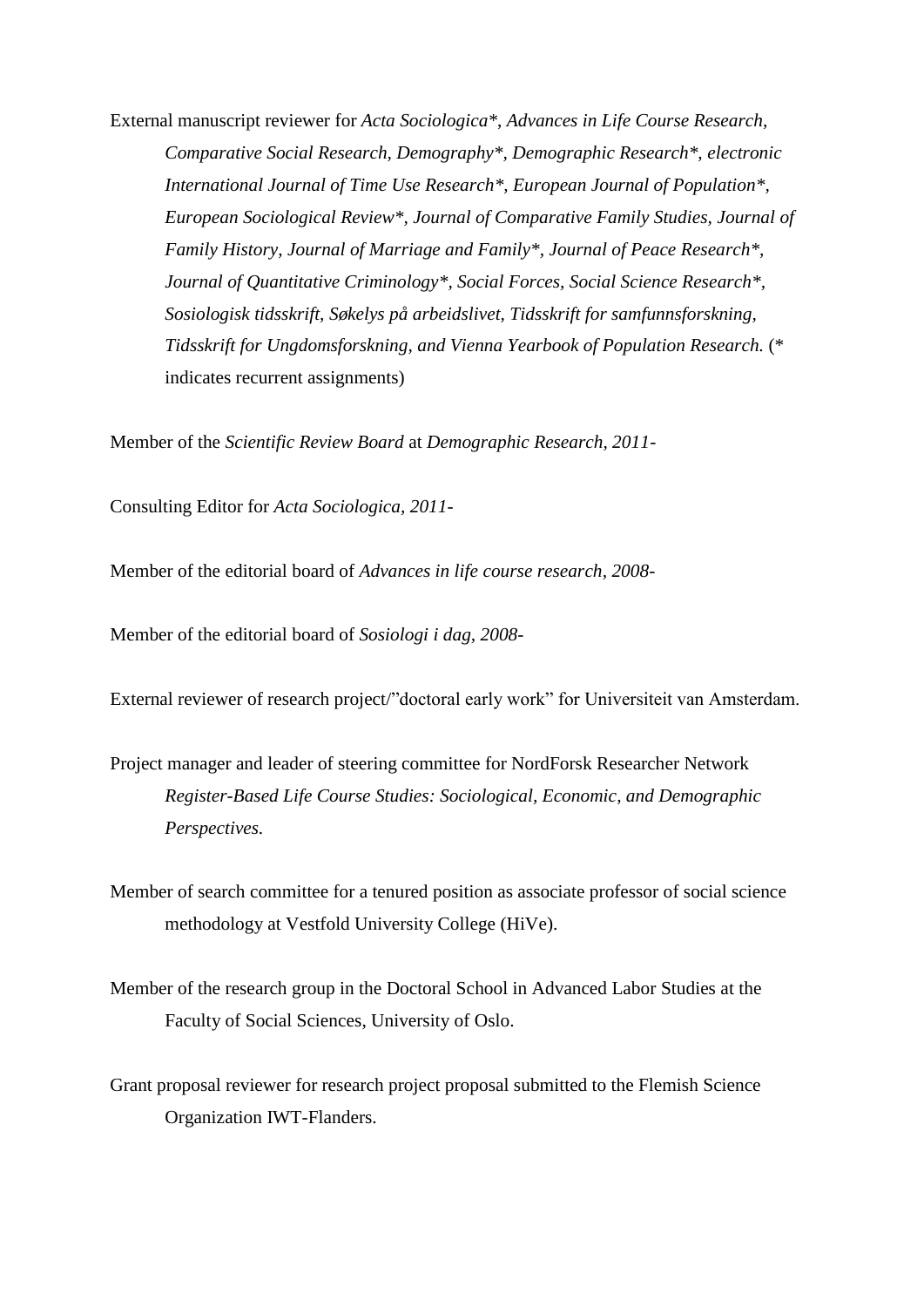- Organizer of the analytical-quantitative sociology (AKS) seminars at the Department of Sociology and Human Geography, University of Oslo.
- Principal organizer of the Sixth meeting of the *European Network for the Sociological and Demographic Study of Divorce*, an international scientific conference held in Oslo, September  $18<sup>th</sup>$ -19<sup>th</sup> 2008.
- Principal organizer of the *Norwegian Demographic Society*'s 30<sup>th</sup> anniversary conference "*Utsatt, men ikke avlyst: Den norske familien i tretti år*" (with international and national speakers)
- Co-organizer, with Gunn E. Birkelund, of the 2005 spring meeting of the *International Sociological Association's research committee on social stratification and mobility (RC28)* in Oslo, May 2005. (international speakers, 130 participants)
- Co-organizer of the *Nordic Sociological Meeting* in Oslo, August 2011. Expected number of participants is 350.

Member of professional associations: *International Sociological Association (Research Committee 28), Population Association of America, Norwegian Demographic Society (served as secretary of the board 2003-2005), Nordic Demographic Association, Norwegian Sociological Association (board member of eastern section 2008-2011), European Association of Population Studies.*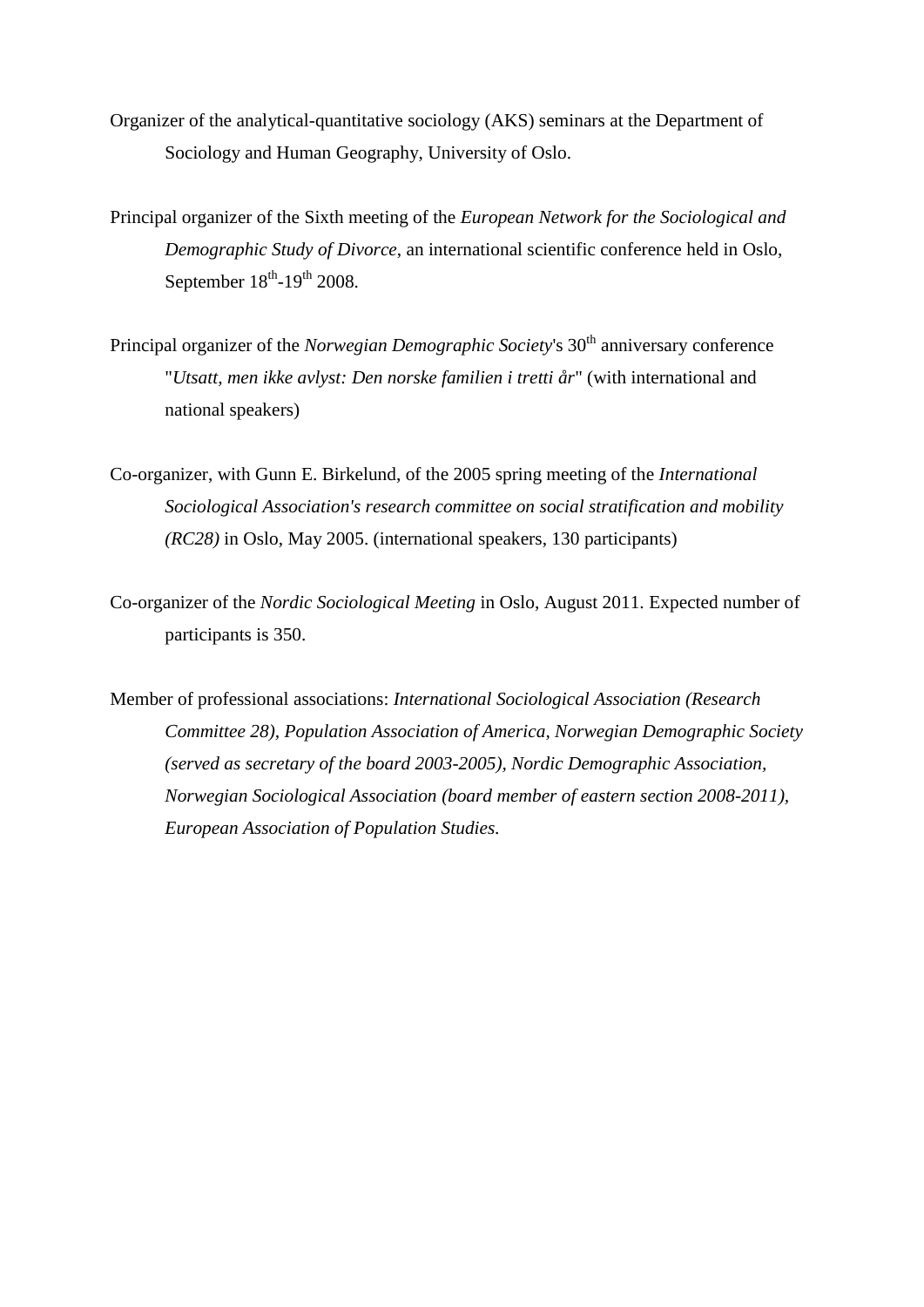#### LIST OF PUBLICATIONS, WORKING PAPERS, AND PRESENTATIONS

#### Publications in international peer-reviewed journals

- A15. "Childhood cancer survival and parents' resources", 2010, with Astri Syse and Øystein Kravdal. Forthcoming in *International Journal of Cancer.*
- A14. "Does Community Characteristics Have Important Effects on Norwegian Divorce Rates?", 2011. *European Journal of Population* 27(1): 57-77*.*
- A13. "Nordic Register Data and their Untapped Potential for Criminological Knowledge", with Torbjørn Skardhamar, 2011. Forthcoming in *Crime and Justice-A Review of Research.*
- A12. "Pooling of Economic Resources: A Comparison of Norwegian Married and Cohabiting Couples ", with Turid Noack and Per Arne Tufte, 2010. Forthcoming in *European Sociological Review*.
- A11. "A review of the antecedents of union dissolution", with Marika Jalovaara, 2010. *Demographic Research* 23(10).
- A10. "Does research on marriage and crime have policy implications?" with Torbjørn Skardhamar. 2010. *European Journal of Criminology* 7(3): 235-238.
- A9. "Do siblings' fertility decisions affect each other?", with Alexia Prskawetz, 2010. *Demography* 47(4).
- A8. "Does childhood cancer affect parental divorce rates?", with Astri Syse and Jon Håvard Loge, 2010. *Journal of Clinical Oncology* 28(5): 872-877.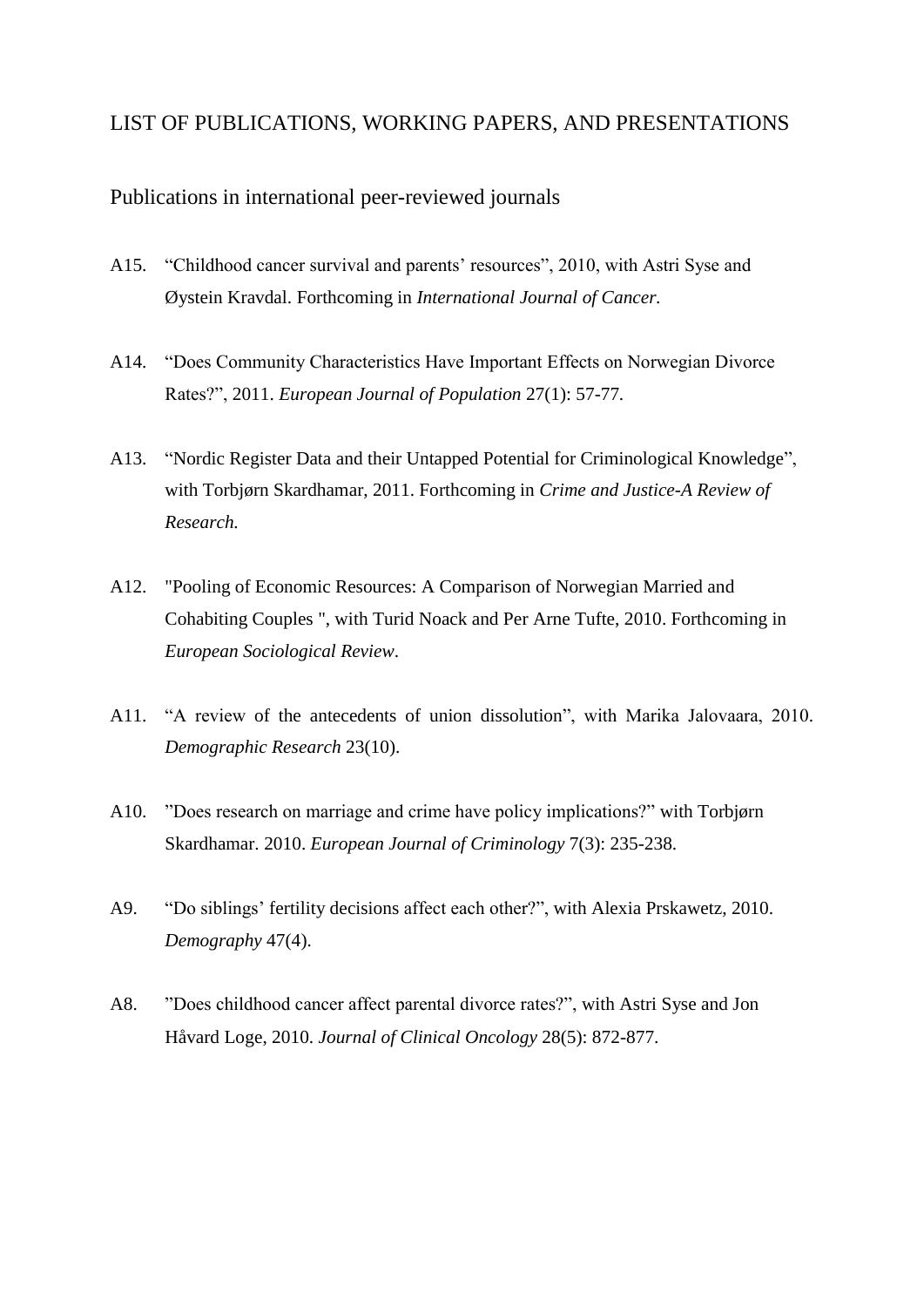- A7. "The influence of offspring's sex and age at parents' divorce on the intergenerational transmission of divorce, Norwegian first marriages 1980-2003", with Henriette Engelhardt-Wölfler, 2009. *Population Studies 63(2)*: 173-185*.*
- A6. "Shared housework in Norway and Sweden: Advancing the gender revolution ", with Eva M. Bernhardt and Turid Noack, 2008. *Journal of European Social Policy 18(3) 275-288.*
- A5. "Dissolution risks in first- and higher-order marital and cohabiting unions", with Anne-Rigt Poortman, 2007. *Social Science Research* 36(4): 1431-1446.
- A4. "Why do Couples with Highly Educated Parents have Higher Divorce Rates?", 2006. *European Sociological Review* 22(1): 49-60.
- A3. "Diary versus questionnaire information on time spent on housework The case of Norway", with Ragni Hege Kitterød, 2005. *electronic International Journal of Time Use Research* 2(1): 13-32.
- A2. "The Impact of Parents' and Spouses' Education on Divorce Rates in Norway", 2004. *Demographic Research* 10(5): 122-142.
- A1. "Accounting for genocide: How many were killed in Srebrenica?", with Helge Brunborg and Henrik Urdal, 2003. *European Journal of Population* 19(3): 129-144.

#### Publications in national peer-reviewed journals

B3. "Agent-basert modellering – en del av samfunnsvitenskapens verktøykasse", with Per Arne Tufte and Gunn Elisabeth Birkelund, 2010. *Tidsskrift for Samfunnsforskning 51(3): 335-358*. *Nominated for best journal article published by Scandinavian University Press 2010.*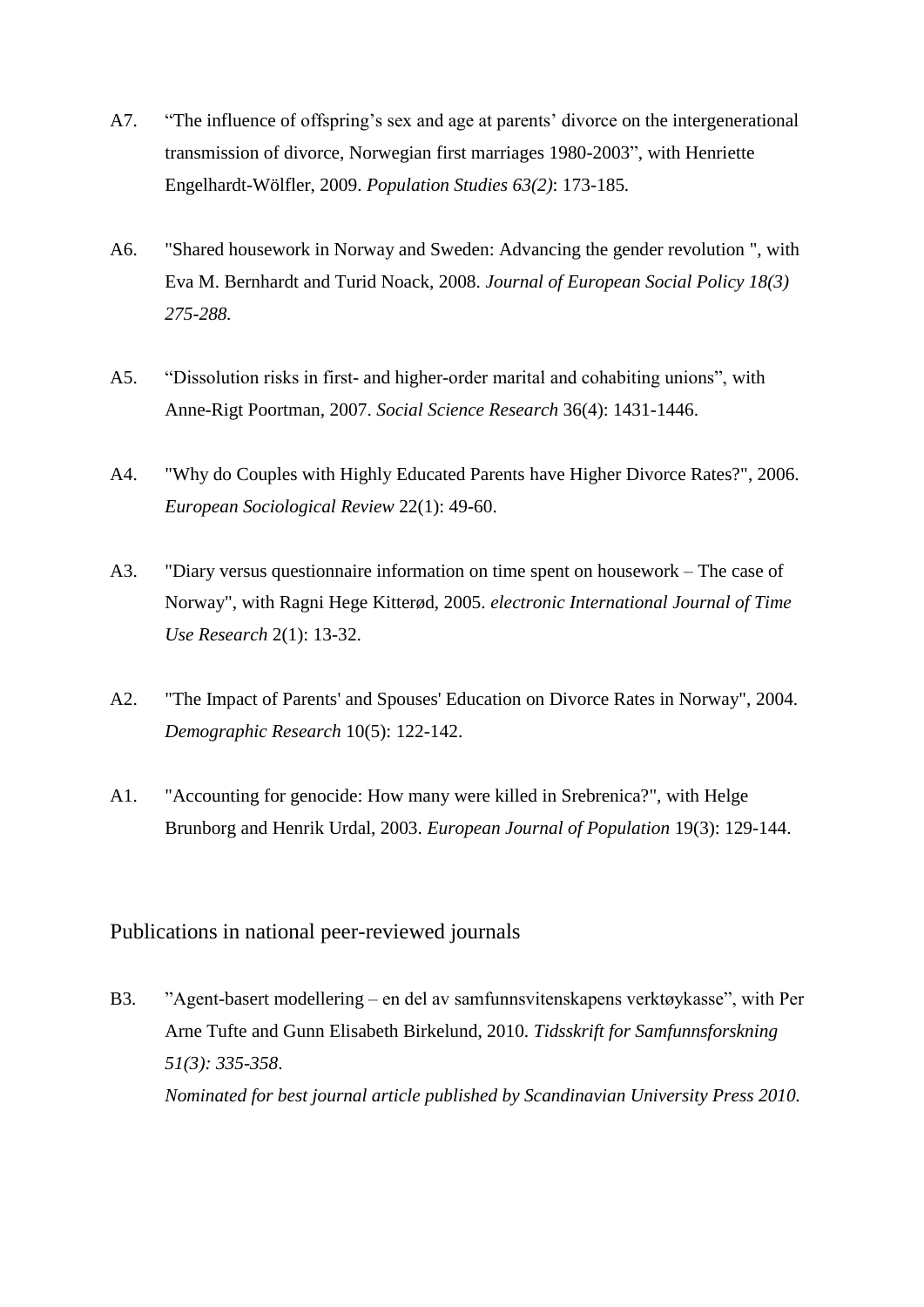- B2. "Fri flyt av kapital? En kommentar til begrepsbruk i sosiologi og annen samfunnsvitenskap.", 2009. *Sosiologisk tidsskrift 17(3): 261-272.*
- B1. "Vil de velge bort familien? Analyser av unge nordmenns ekteskaps- og fruktbarhetsintensjoner", with Turid Noack, 2005. *Tidsskrift for velferdsforskning* 8(3): 120-134.

#### Published discussion papers

- C2. "Family formation, fatherhood and crime: An invitation to a broader perspective on crime and family transitions", with Torbjørn Skardhamar, 2009. Statistics Norway *Discussion paper #579.*
- C1. "Does Community Characteristics Have Important Bearings on the Divorce Rates?" Vienna Institue of Demography Working Paper 06/2006. Available online at *http://www.oeaw.ac.at/vid/*

#### Unpublished work at various stages of journal review

- D5. "Bereavement and divorce: Does the death of a child affect parents' marital stability?", 2011. Submitted to *Social Science Research.*
- D4. "Labor and Love: Employment and Divorce Risk in 11 Countries", 2010, Lynn P. Cooke et al. Submitted to *Science.*
- D2. "Trends in educational inequalities in mortality for seven types of cancers, Norway 19710-2002", 2011, with Jon Ivar Elstad, Rita Torstensrud and Øystein Kravdal. Under second-round review at *European Journal of Public Health*.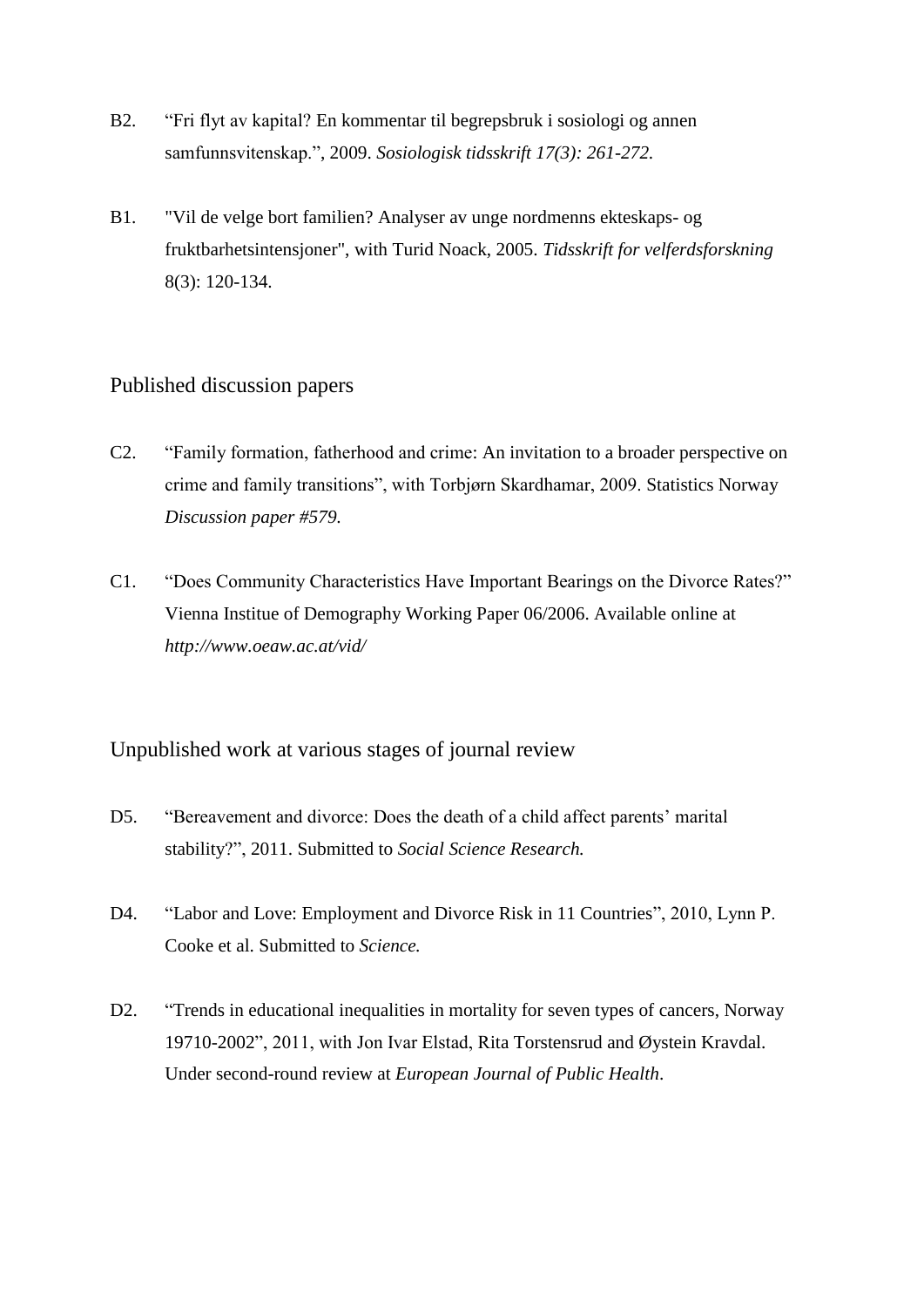D1. "The Relationship between Mortality and Family Situation, As Measured by Combined Marriage and Childbearing Histories", 2010, with Øystein Kravdal, Kenneth Aa. Wiik, and Emily Grundy. Submitted to *Population and Development Review.*

#### Chapters in edited volumes

- E3. "Der var det slutt. Eksempel på forløpsanalyse.", 2010. In Album, D., M.N. Hansen og K. Widerberg (eds.) *Metodene våre.* Oslo: Universitetsforlaget
- E2. "Possible Mechanisms behind Cross-Sibling Effects on Fertility Rates, and some Concerns about their Proper Estimation", 2008. In Østreng, W. (ed.) *Complexity. Interdiciplinary Communications 2006/2007.* Oslo: Centre for Advanced Study.
- E1. "Accounting for genocide: How many were killed in Srebrenica?", 2008, with Helge Brunborg and Henrik Urdal. In Brunborg, H., E. Tabeau, and H. Urdal (eds.), *The Demography of Armed Conflict.* Dordrecht: Springer. (Reprint of publication A1).

### Work in progress

- F12. ["Marital](http://paa2006.princeton.edu/submissionViewer.aspx?submissionId=60434) stability, birth order, and sibship size", with Vegard Skirbekk, 2009. Under preparation.
- F11. "Family formation, fatherhood and crime." with Torbjørn Skardhamar, 2009. Under preparation*.*
- F9. "Better late or never? Parents' union dissolution and children's educational achievement ", 2011, with Wendy Sigle-Rushton and Patrick Lie Andersen. Under preparation.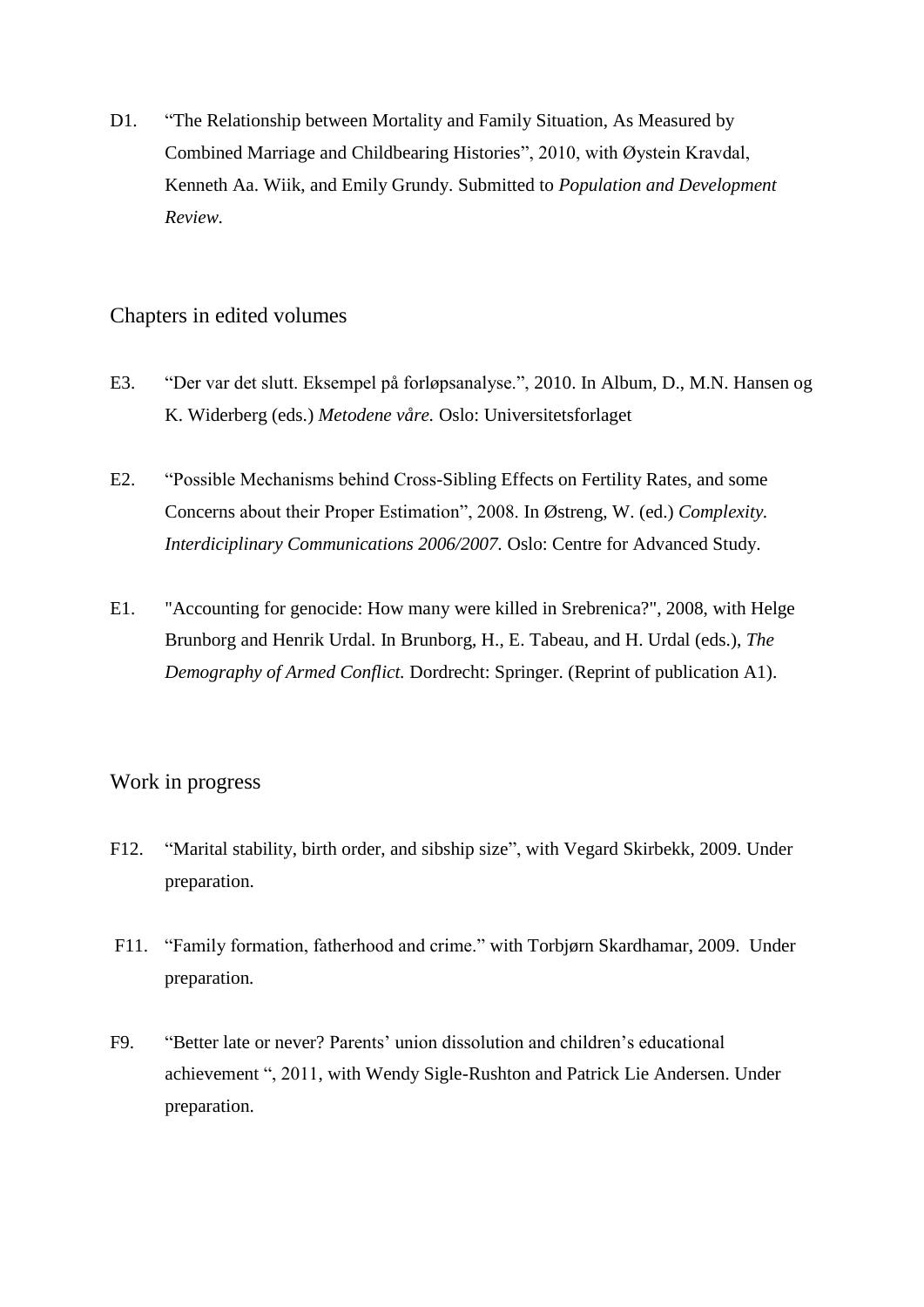- F8. "Fatherhood and Crime: Do Boys Matter More?", with Kjetil Telle, 2009. Under preparation.
- F7. "Capital gains? A comment on conceptual fetishism in sociology", 2009. Under preparation.
- F6. "Konsekvenser av samlivsbrudd for barn en litteraturoversikt", with Ingunn Størksen, 2009. Under preparation.
- F5. "How soon is now? Age-at-arrival and and immigrants' fertility and marriage behavior", with Fernando Riosmena, 2009. Under preparation.
- F4. "Right on target? A study of realization of fertility intentions using linked surveyregister data", with Turid Noack and Kenneth Aa. Wiik, 2009. Under preparation.
- F3. "Can we take them at their words? Cohabitors' marriage intentions and subsequent marital behavior in Norway" with Kenneth Aa. Wiik and Turid Noack, 2009. Under preparation.
- F2. "Gender equality and relationship transitions The case of Norway", Book chapter to appear in Cooke, L.P. *Gender Equality and Relationship Transitions* as a result of the GERT research network project.
- F1. "Stay together for the kids? Evidence of changes in the relationship between children and divorce risk", Unpublished manuscript

Other publications (incl. popular articles, reports, book reviews, Op-Eds etc)

- G16. "Systematisk død", Verdens Gang, May 29th 2011.
- G15. "Færre samboere enn gifte har felles økonomi", *Samfunnsspeilet* 2011.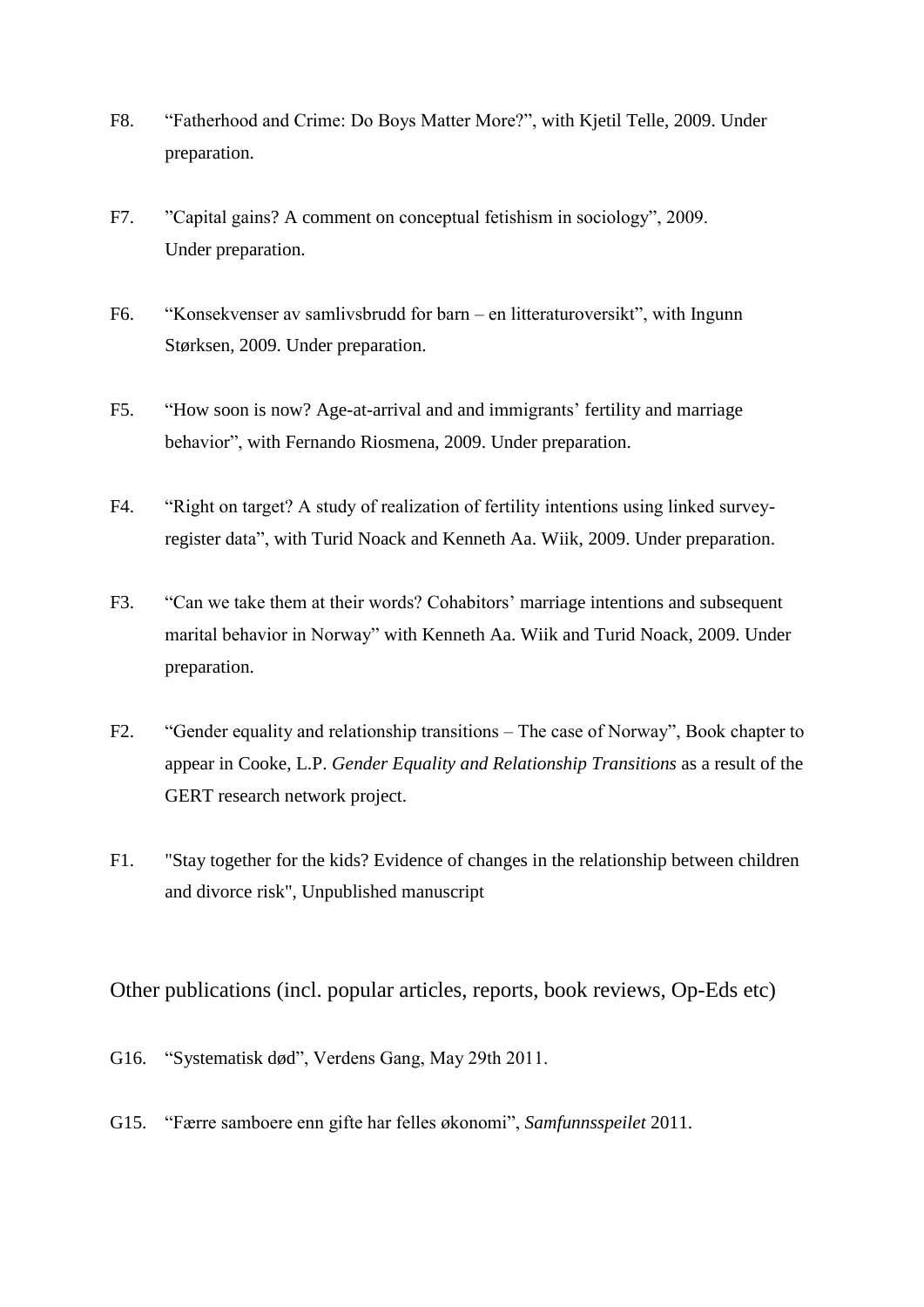- G14. "Kommentar til sosiologisk kanon", *Socius* 1/2011.
- G13. "Finanskrise og fruktbarhetsfelle", *Utveier,* 2/2010.
- G12. "Tre sosiologiske hurra for genetikk!", *Sosiolognytt 2/2010.*
- G11. "Hverdagslivets rollespill". Article on Erving Goffman for publication in a Norwegian National Theatre programme leaflet.
- G10. "Michèle Lamont: '*How Professors Think'*" Book review in *Sosiologisk tidsskrift 18(3):* 287-289.
- G9. "Michèle Lamont: '*How Professors Think'*". Book review in *European Sociological Review 26(5): 620-621.*
- G8. "Biologiens utfordring", Op-Ed. *Klassekampen* 15.10.2009.
- G7. "Alt kan replikeres?" *Sosiolognytt 2/2009*.
- G6. "Spekulativt om samliv", with Turid Noack, 2008. Op-Ed. *Dagbladet* 15.09.2008.
- G5. "Ønsketenkning fra Thuen", with Turid Noack, 2008. Op-Ed. *Dagbladet* 28.09.2008.
- G4. "Hvordan går det med barn som har lite kontakt med den ene forelderen?", with Ragni Hege Kitterød, 2008. Statistics Norway Reports 2008/55.
- G3. "Fogel, Robert W. : 'The Escape from Hunger and Premature Death, 1700-2100: Europe, America, and the Third World.'", 2005. Book review in *Journal of Peace Research*
- G2. "Samboerskap eller ekteskap? Utbredt ønske om større likhet", with Turid Noack, 2003. SSB-Magasinet 16.12.2003.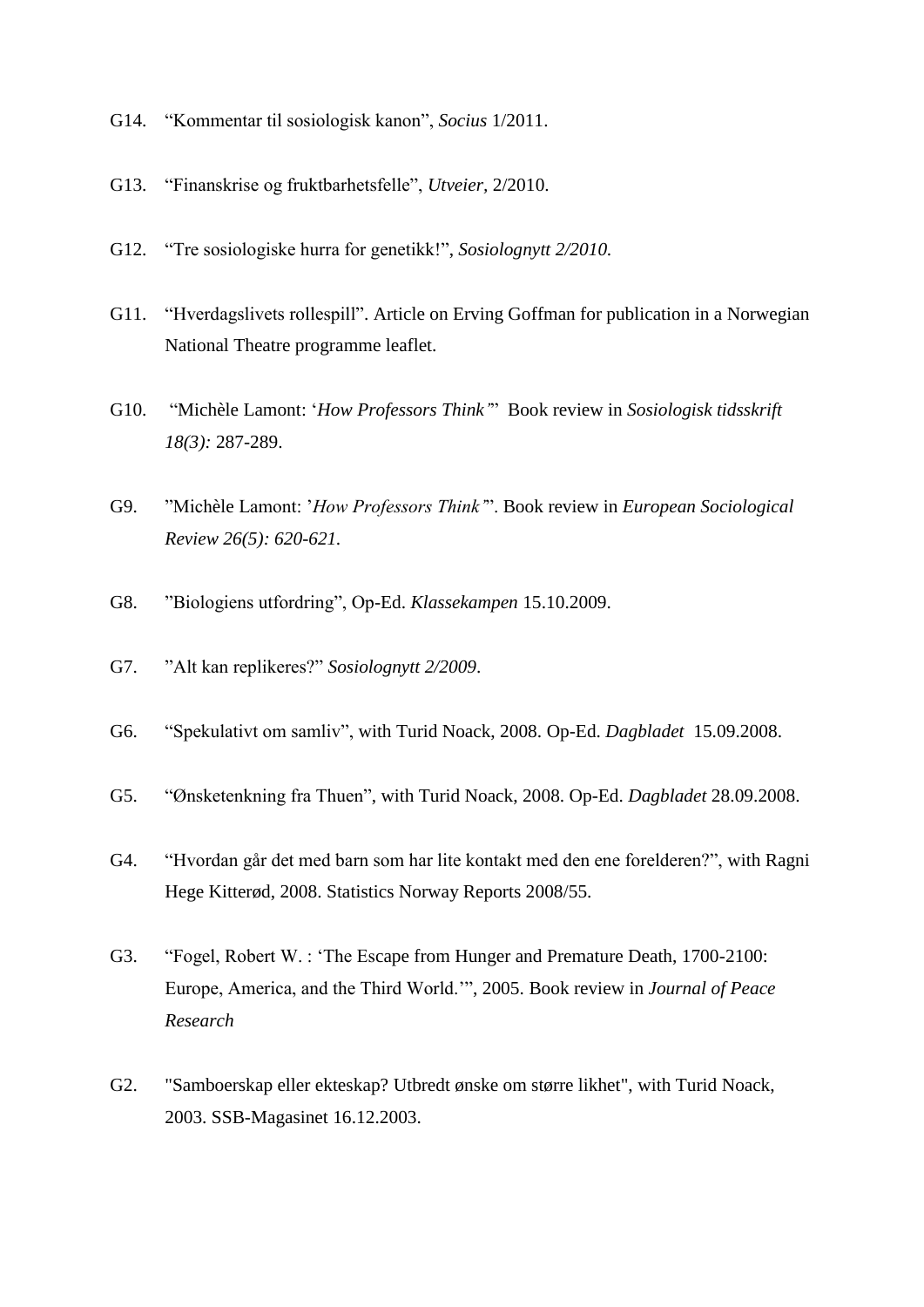G1. "Norske fruktbarhetsidealer: Idealene består", with Turid Noack, 2000. *Samfunnsspeilet* 3/2000

## Media reporting of research

Interviews in radio (NRK P1, NRK P2, P4).

Reports in Norwegian national press (Aftenposten, Verdens Gang, Adresseavisen, Vårt Land and others).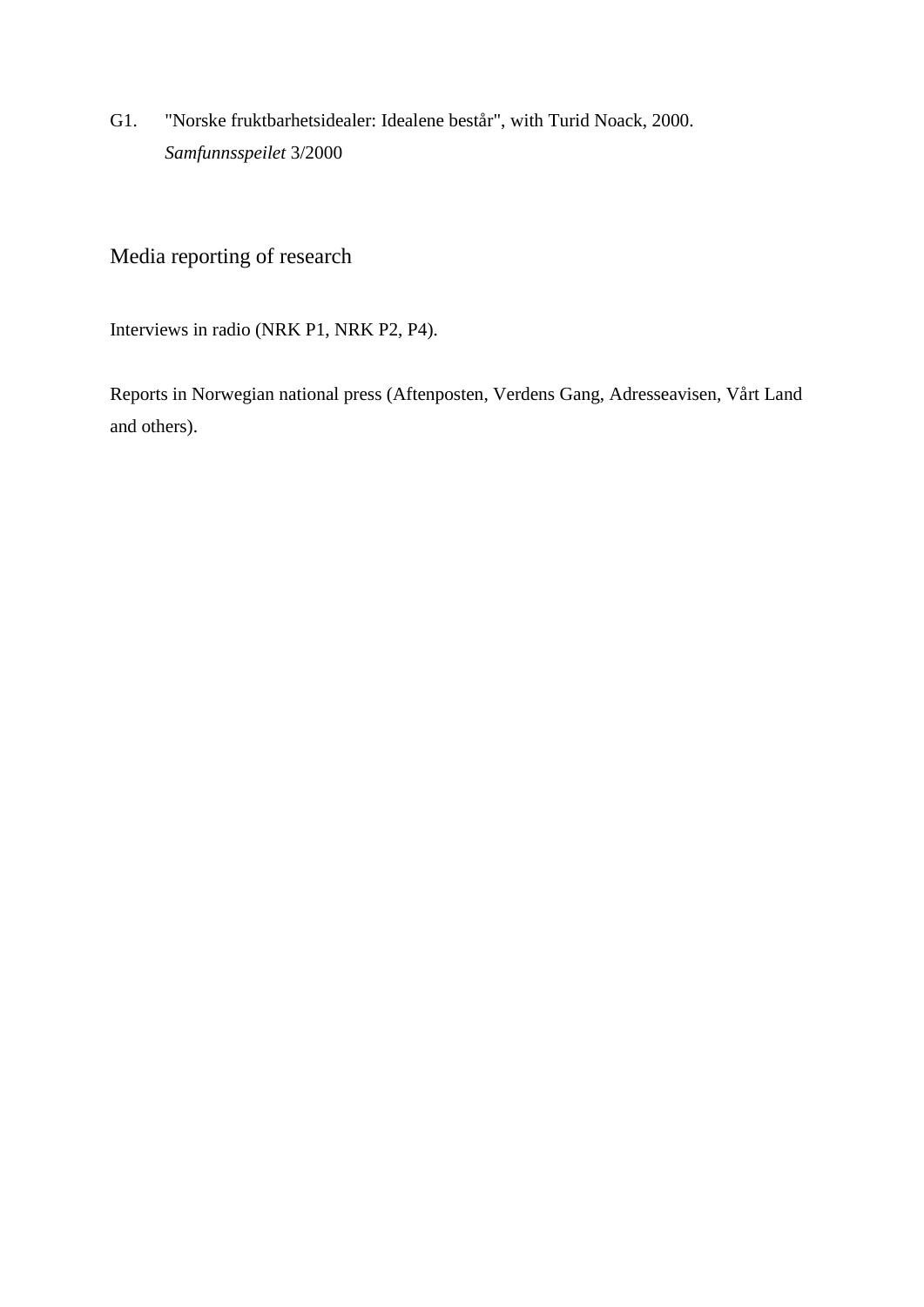#### INVITED TALKS AND CONFERENCE PRESENTATIONS

#### Invited lectures and talks

- H17. Invited lecture at SOFI/SUDA, Stockholm University, September 28<sup>th</sup> 2011.
- H16. Two invited lectures at University of Turku, Finland, September 2011.
- H15. Research seminar at Statistics Norway, August 2011.
- H14. Invited presentation at the Economic History seminar at Lunds Universitet, March  $24<sup>th</sup>$ 2011. Lund, Sweden.
- H13. "History and present situation of marriage, divorce and household structures in Norway". Presentation for delegation from the *Chinese National Population and Family Planning Commission*, Statistics Norway, June 23rd 2010. Oslo, Norway.
- H12. "Exposure to the Host Country and Immigrants' Fertility and Marriage Behavior". Presentation at the SVS Seminar series at SOFI, Stockholm University November 3rd 2009. Stockholm, Sweden.
- H11. "Gender equality and relationship transitions: The Norwegian context" Presentation at the meeting of the GERT working group. September  $24<sup>th</sup>$  2009. Richmond, Surrey, United Kingdom.
- H10. "Fatherhood and crime: Do boys matter more?" Presentation at the Vienna Institute of Demography, Österreichische Akademie der Wissenschaften, Vienna, Austria, November  $27<sup>th</sup>$  2008.
- H9. "Fatherhood and crime: Do boys matter more?" Presentation at the Carlo F. Dondena Centre for Research on Social Dynamics, Universitá Bocconi, Milan, Italy, November 24<sup>th</sup> 2008.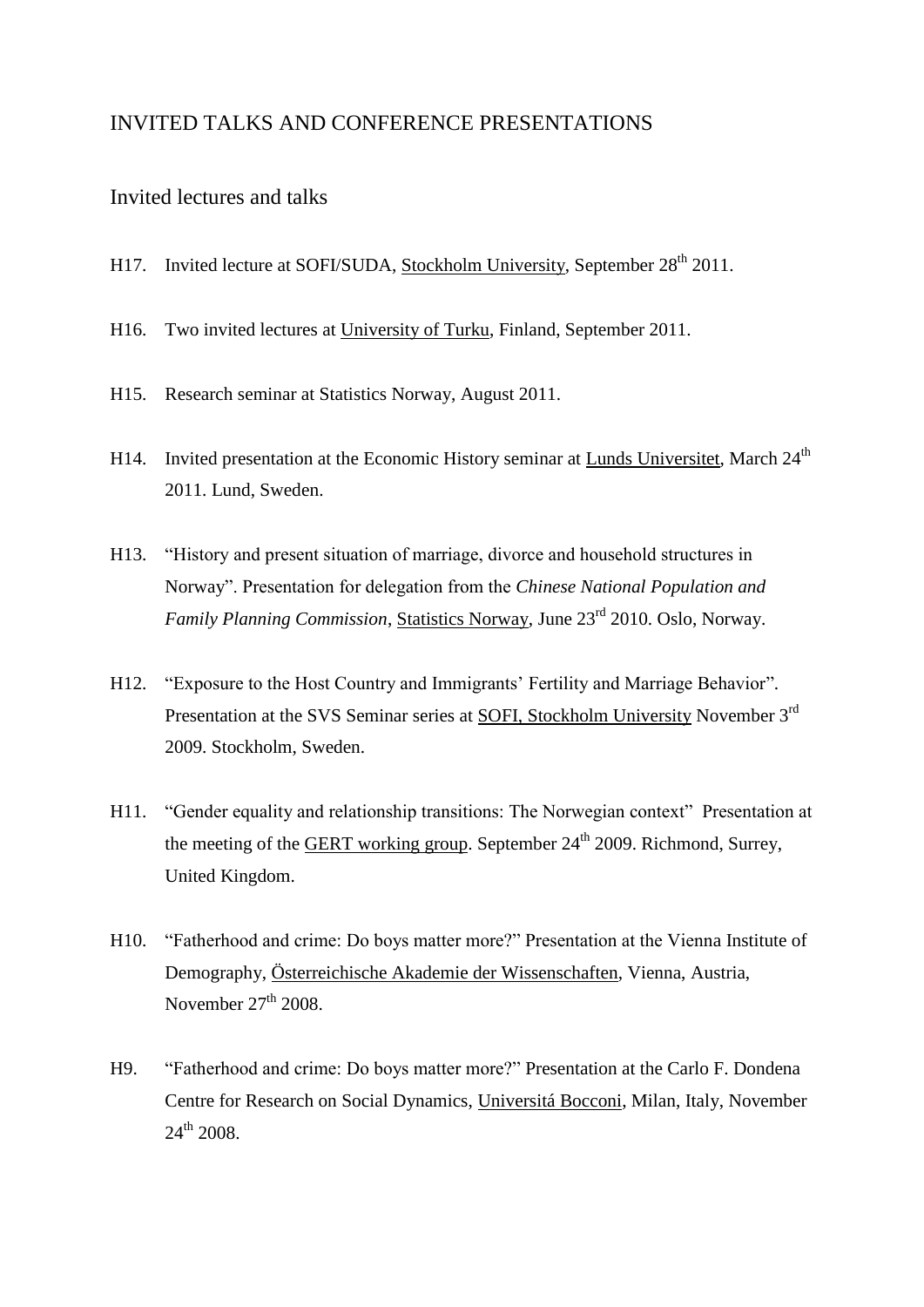- H8. "Does community context have important bearings on the divorce rate?" Presentation at Institut National d'Etude Demographique, Paris, France, December 5<sup>th</sup> 2007.
- H7. "Bereavement and Divorce" Presentation at the Max Planck Institute for Demographic Research, Rostock, Germany, February  $27<sup>th</sup> 2007$ .
- H6. "Does community context have important bearings on the divorce rate?" Presentation at Nuffield College, University of Oxford, February 1<sup>st</sup> 2007.
- H5. "Do siblings' fertility histories affect each other?" Presentation at the Centre for Advanced Study, Norwegian Academy of Sciences, December 13<sup>th</sup> 2006.
- H4. "Couples in Context: Does Community Characteristics Have an Important Bearing on Norwegian Divorce Rates?" Presentation at the Vienna Institute for Demography, Vienna, Austria February 18th 2006
- H3. "Couples in Context: Does Community Characteristics Have an Important Bearing on Norwegian Divorce Rates?" Presentation at the Max Planck Institute for Demographic Research, Rostock, Germany February 13<sup>th</sup> 2006
- H2. "Samliv og samlivsoppløsninger noen tørre tall." Forum for familieforskning, Oslo University College October  $21<sup>th</sup> 2004$ .
- H1. "Skilsmissefaktorer: Utdanning, barn og sosial bakgrunn." Norwegian Demographic Society 30<sup>th</sup> Anniversary conference. Oslo, Norway October 15<sup>th</sup> 2004.

#### Presentations given at professional meetings

I18. "Can we take them at their words? Cohabitors' marriage intentions and subsequent marital behavior in Norway", Poster presentation at the Population Association of America Annual Meeting 2011, Washington, DC, April 1<sup>st</sup>-3<sup>rd</sup> 2011.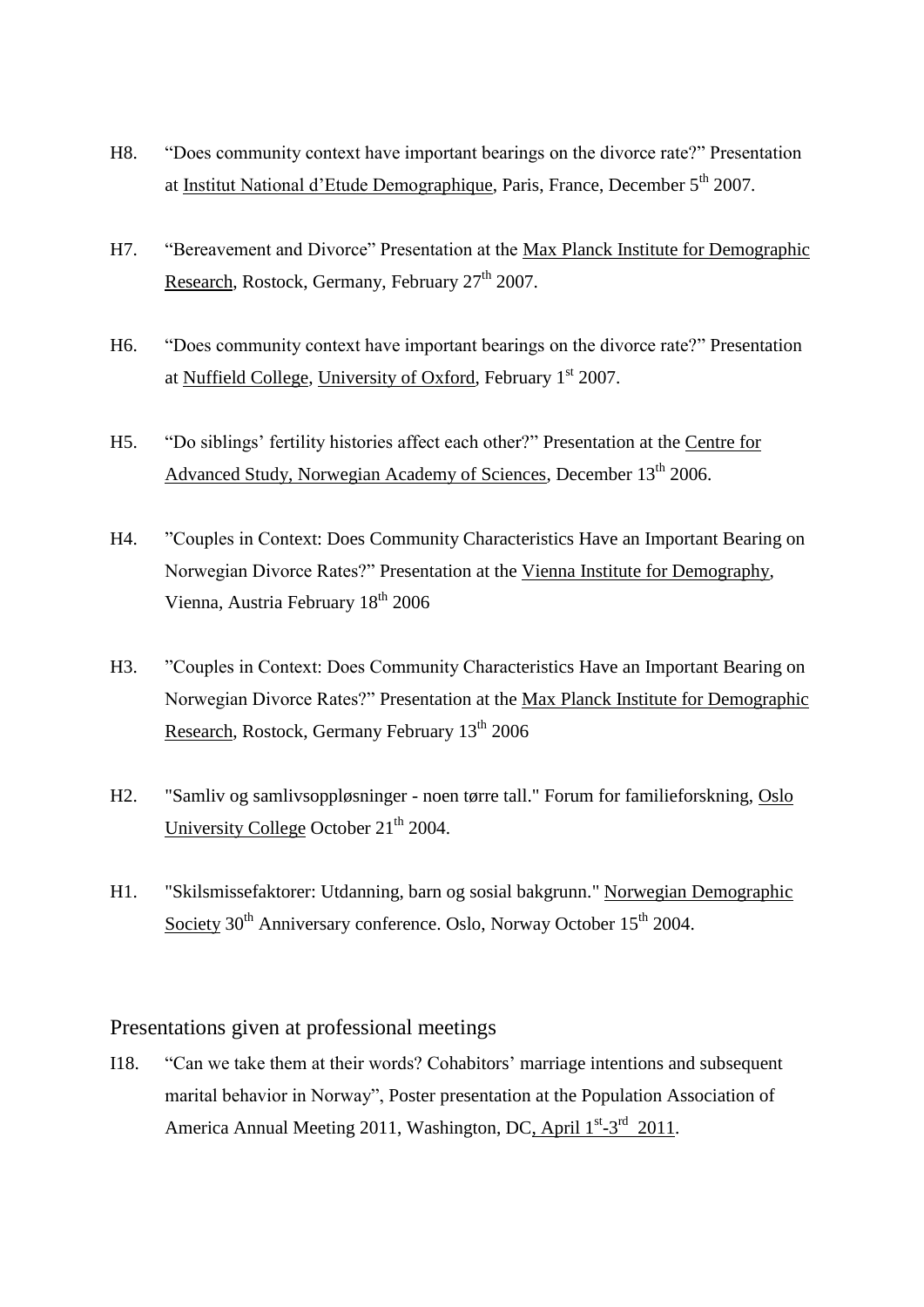- I17. "Can we take them at their words? Cohabitors' marriage intentions and subsequent marital behavior in Norway", Paper presentation at the EAPS European Population Conference, Vienna, Austria, September 1<sup>st</sup>-3<sup>rd</sup>.
- I16. "Right on target? A study of realization of fertility intentions using linked surveyregister data", Paper presentation at the EAPS European Population Conference, Vienna, Austria, September 1<sup>st</sup>-3<sup>rd</sup>.
- I15. "Can we take them at their words? Cohabitors' marriage intentions and subsequent marital behavior in Norway", Poster presentation at the XXVI Population Conference of the International Union for the Scientific Study of Population, Marrakech, Morocco, September 27<sup>th</sup>-October 2<sup>nd</sup>.
- I14. "Right on target? A study of realization of fertility intentions using linked surveyregister data", Poster presentation at the XXVI Population Conference of the International Union for the Scientific Study of Population, Marrakech, Morocco, September  $27<sup>th</sup>$ -October  $2<sup>nd</sup>$ .
- I13. "Does community context have important bearings on the divorce rate?" Presentation at Population Association of America Annual Meeting, New York, NY, March 29<sup>th</sup>- $31<sup>st</sup> 2007$ .
- I12. "Bereavement and Divorce" Paper presented at the EAPS European Population Conference 2006, Liverpool, United Kingdom, June  $21<sup>st</sup> -$  June  $24<sup>th</sup>$  2006.
- I11. "Does Siblings' Fertility Histories Influence Each Other?" Paper presented at the EAPS European Population Conference 2006, Liverpool, United Kingdom, June 21<sup>st</sup>-June  $24^{\text{th}}$  2006.
- I10. "Does Siblings' Fertility Histories Influence Each Other?" Paper presented at the Population Association of America's annual meeting 2006, Los Angeles, CA, March  $30^{\text{th}}$ -April  $2^{\text{nd}}$ , 2006.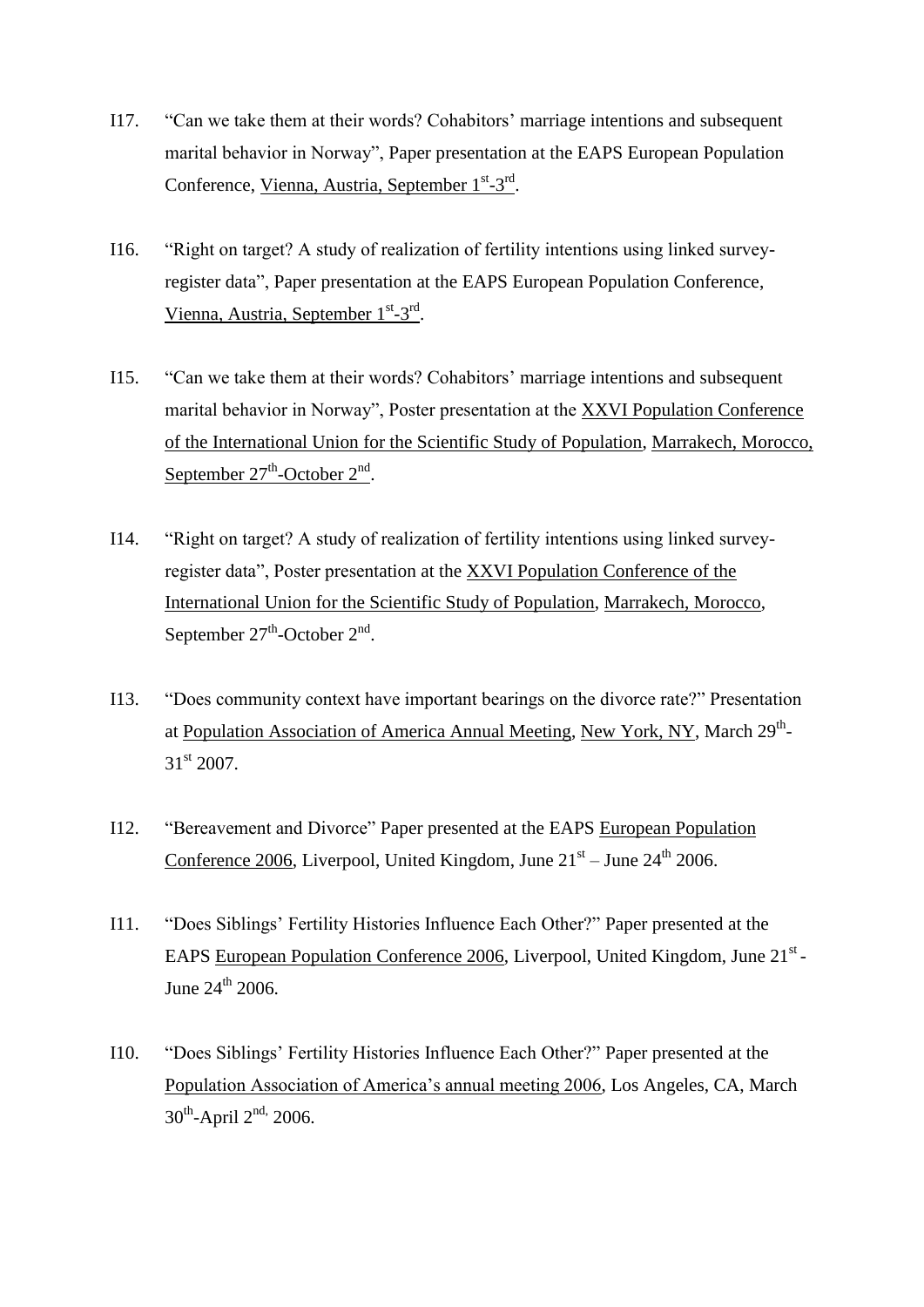- I9. "Does Siblings' Fertility Histories Influence Each Other?" Poster presentation at International Meeting on Postponement of Childbearing in Europe (with Alexia Prskawetz), Vienna Institute for Demography, December, 2005. Vienna, Austria.
- I8. "What spousal alternatives? Marriage market conditions and divorce risk reconsidered." Paper presented at the International Sociological Association Research Committee #28 Oslo, Norway. May, 2005.
- I7. "What spousal alternatives? Marriage market conditions and divorce risk reconsidered." Paper presented at Nordic Demographic Symposium 2005, Aalborg, Denmark. April, 2005.
- I6. "What spousal alternatives? Marriage market conditions and divorce risk reconsidered." Poster presented at the Population Association of America annual meeting 2005, Philadelphi,a PA. April, 2005
- I5. "Do couples with highly educated parents divorce more often?" Paper presented at the European Network for the Sociological and Demographic study of Divorce, Cologne, Germany. December, 2004.
- I4. "Why do couples with highly educated parents divorce more frequently?" Poster presentation at the International Sociological Association Research Committee #28 Neuchatel meeting. May, 2004.
- I3. "Does parity protect? Changes in the relationship between children and divorce risk in Norway" Paper presented at the EAPS European Population Conference 2003 Warsaw, Poland. August, 2003.
- I2. "The Impact of Individual and Parental Education on Divorce in Norwegian First Marriages 1980--1999" Paper presented at the International Sociological Association Research Committee #28 Tokyo, Japan. Mars, 2003.